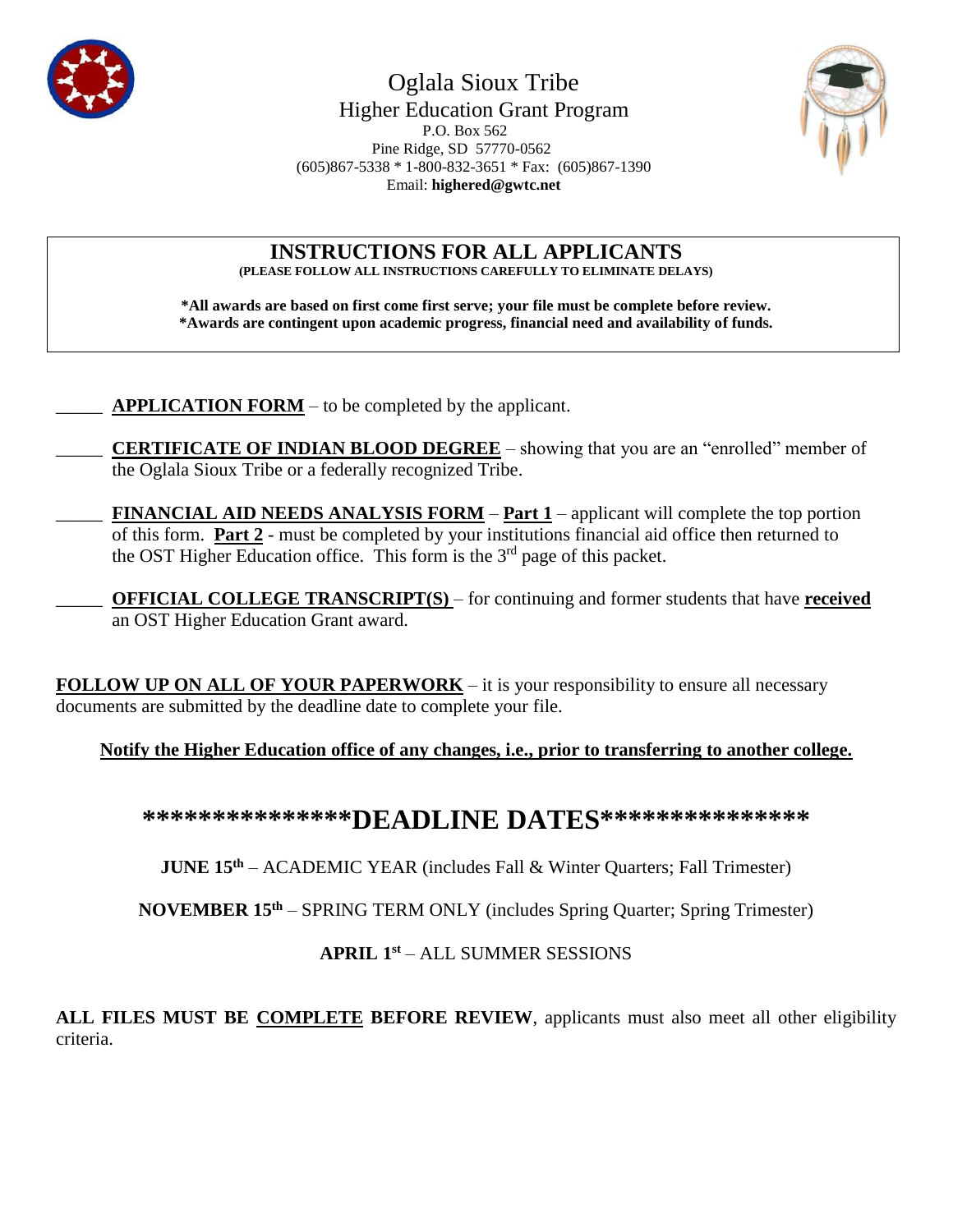



# O.S.T. Higher Education Grant Application

 Oglala Sioux Tribe - Higher Education Grant Program P.O. Box 562 - Pine Ridge, SD 57770-0562 (605) 867-5338 \* 1-800-832-3651 \* Fax – (605)-867-1390 \* Email – **[highered@gwtc.net](mailto:highered@gwtc.net)**

**\*\*\* APPLICANT INFORMATION \*\*\***

**Please complete entire application**

#### **APPLICATION FOR:**

|                                                                             | Academic Year 20 _____ to 20______<br>$(August - May)$ | <b>Fall Only 20 _____</b> |              |        | Spring Only 20_____                                        |                                                       |  |  |
|-----------------------------------------------------------------------------|--------------------------------------------------------|---------------------------|--------------|--------|------------------------------------------------------------|-------------------------------------------------------|--|--|
| Last Name                                                                   | First Name                                             |                           | $\mathbf{M}$ | Maiden |                                                            | <b>SSN</b>                                            |  |  |
| <b>Mailing Address</b>                                                      | City                                                   |                           | State/Zip    |        | Telephone<br>E-mail Address                                |                                                       |  |  |
| Home Address                                                                |                                                        | City                      | State/Zip    |        | Telephone                                                  |                                                       |  |  |
|                                                                             |                                                        |                           |              |        |                                                            |                                                       |  |  |
| Have you ever applied for a Higher Education Grant: Y                       |                                                        |                           | $\mathbf N$  |        |                                                            |                                                       |  |  |
|                                                                             |                                                        |                           |              |        |                                                            | $\frac{1}{2}$ Yr. College $\frac{1}{2}$ 4 Yr. College |  |  |
|                                                                             |                                                        |                           |              |        |                                                            |                                                       |  |  |
|                                                                             |                                                        |                           |              |        |                                                            |                                                       |  |  |
| Academic Level: _________ 1-32 Hrs. _______ 33-64 Hrs.<br>(Year in College) | Freshman Sophomore                                     |                           |              | Junior | $\frac{1}{2}$ 65-97 Hrs. $\frac{1}{2}$ 98+ Hrs.<br>Senior  | Graduate<br><b>Studies</b>                            |  |  |
|                                                                             |                                                        |                           |              |        |                                                            |                                                       |  |  |
| Type of Degree you plan to receive:                                         |                                                        |                           |              |        | __Associate Degree ___ Bachelor Degree ___ Graduate Degree |                                                       |  |  |

#### **Statement of Certification and Consent for RELEASE OF INFORMATION**

**I hereby certify that the above information on this form is true and correct to the best of my knowledge and consent to the release of this information to necessary agencies to complete my file. I understand that any grant awarded to me will be in care of the financial aid office at the college/university.** 

**I will ensure that my Official College Transcript(s) are submitted from the College Registrar's Office by the established deadline date, to the O.S.T. Higher Education Grant Program at the end of each term I receive a grant award. I declare that I will use any funds I receive under the OST Higher Education Grant Program solely for expenses connected with attendance at this college/university.**

\_\_\_\_\_\_\_\_\_\_\_\_\_\_\_\_\_\_\_\_\_\_\_\_\_\_\_\_\_\_\_\_\_\_\_\_\_\_\_\_\_\_\_\_\_\_\_\_\_\_\_\_\_\_\_\_\_\_\_\_\_\_\_ \_\_\_\_\_\_\_\_\_\_\_\_\_\_\_\_\_\_\_\_\_\_\_\_\_\_\_\_\_\_\_\_\_\_\_\_\_\_\_\_\_\_\_\_\_